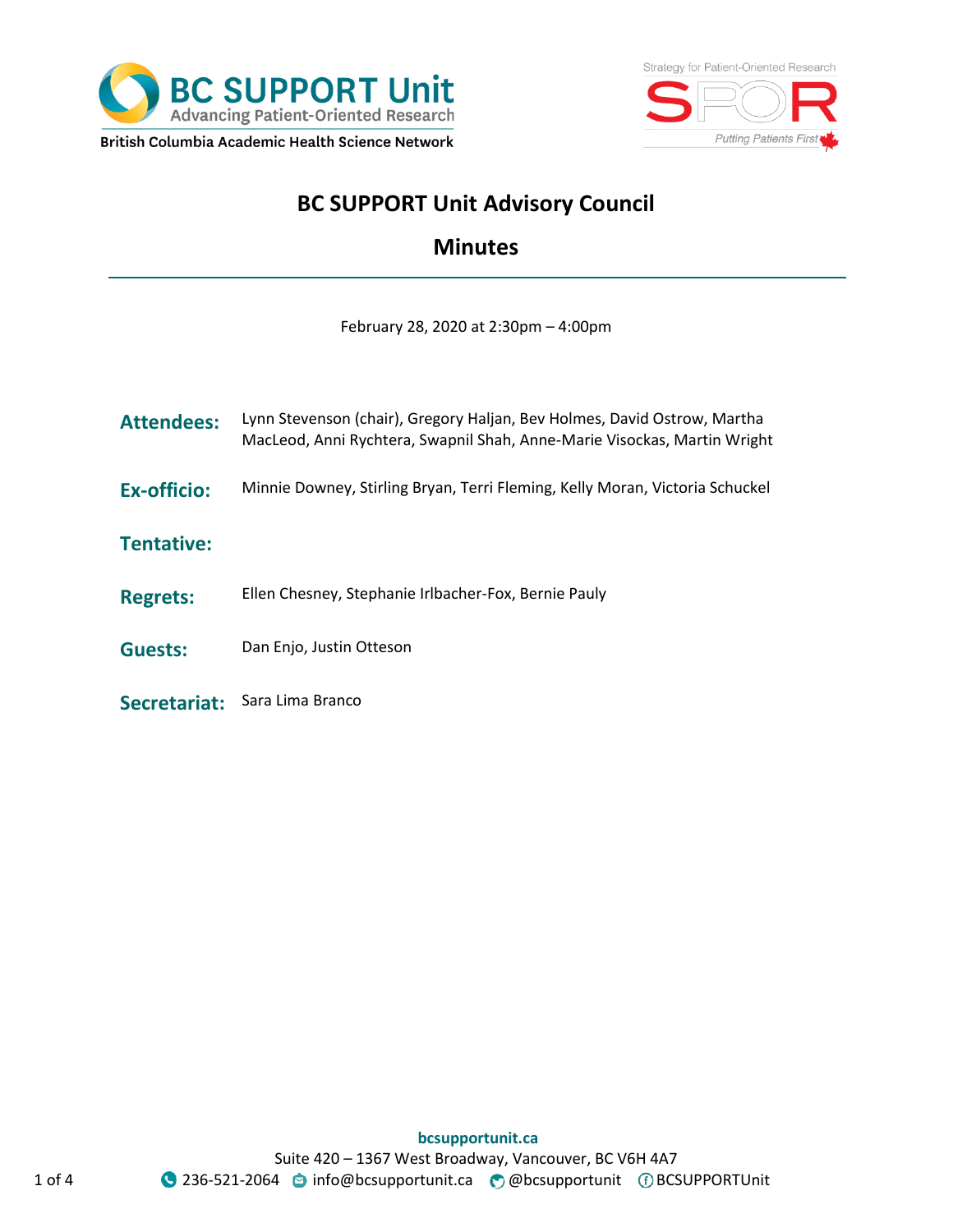



**1. Call the Meeting to Order**

L. Stevenson welcomed all members to this meeting of the BC SUPPORT Unit Advisory Council and brought the meeting to order at 2:36pm.

### **2. Territorial Acknowledgement**

L. Stevenson acknowledged that this meeting is being hosted from within the ancestral, traditional, and unceded territory of the Coast Salish Peoples, including the territories of the Esquimalt, Songhees, Tsawout, W̱JOȽEȽP, Pauquachin, MÁLEXEŁ (Malahat), and Tseycum First Nations, and of the Metis people.

#### **3. Action items review**

There were 2 action items from the previous meeting:

- The ToR will be corrected and recirculated; the Council will then be able to sign and return it.
	- o **UPDATE:** The ToR was updated, and re-circulated.
		- Request was posed to the group that those that haven't yet returned the ToR to do so. **This item will be closed.**
- Based on feedback provided regarding what 'consider' means as pertains to OLMC (Official languages minority communities), the SUPPORT Unit will reach out to CIHR for more clarification on this, as in some situations there may be many other languages spoken (I.e., 5).
	- o **UPDATE:** This has been included in the planning process, in working with our partners and CIHR. **This item will be closed.**

### **4. Approval of Minutes**

The minutes were presented to the group. It was moved to approve the minutes, and then seconded. The minutes were approved.

### **5. Council membership update**

B. Pomeroy has accepted a position at the BC SUPPORT Unit Fraser Regional Centre and has stepped down from the Council.

T. Fleming, Unit Director of Research Ethics BC (REBC) has joined the Council as an ex-officio member. She will provide relevant updates to this group about REBC going forward.

### **6. SUPPORT Unit Update**

a. Governance review

The SPOR SUPPORT Unit Phase II grant application has outlined specific roles that must be represented within the governance structure. Additionally, some individuals wear different hats / their roles have changed (i.e., volunteers that transition to paid roles, or individuals may sit on more than one board). An

### **bcsupportunit.ca**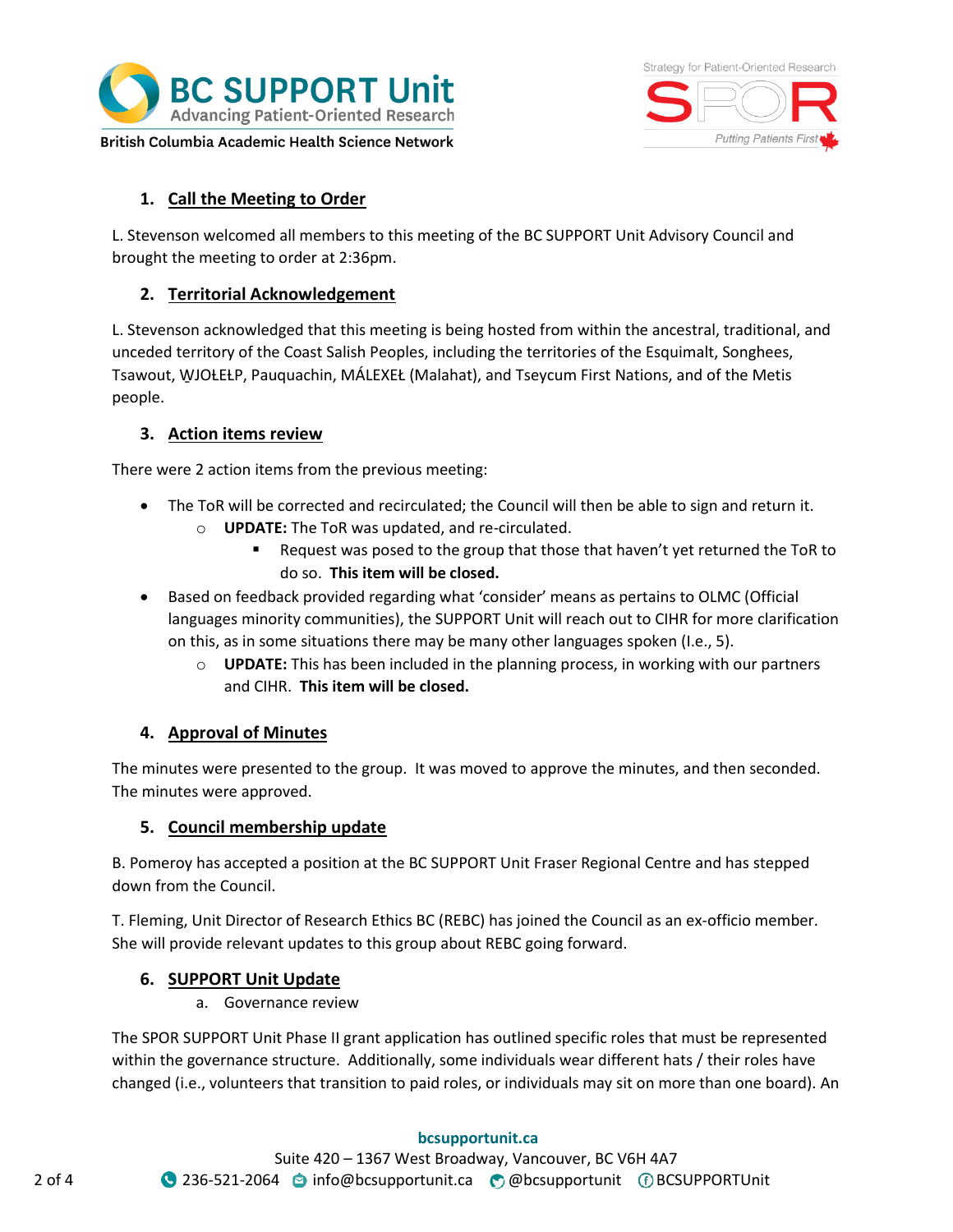

Strategy for Patient-Oriented Research Putting Patients First

British Columbia Academic Health Science Network

external group with experience will be retained to aid in this process. This group will be an organization or consulting firm that has conducted governance reviews (especially those with volunteer populations).

b. 2018/19 annual report CIHR feedback

In June of each year, reports are provided to CIHR. The feedback received from CIHR from our last report was positive. The report will soon be shared with our partners and stakeholders.

c. Phase I completion status

Work is ongoing with partners, as pertains to the anticipated end date, and completion of projects.

A discussion occurred, as to whether the goal should be to try to complete the projects and agreements by March 31<sup>st</sup>, 2021, or if new agreements should be created, to consider the changed landscape.

One potential option was a transition plan; focus on Phase II planning, continue the operational work, and create an operational transition plan to work within the greater transition plan.

d. Addition to the agenda:

Research, Academics, Data framework from V. Schuckel

V. Schuckel provided an overview of the original plans for, and accomplishments achieved in, Phase I.

A discussion occurred regarding data, and how can the momentum built in BC (as pertains to the data system and the benefits to researchers, Health Authorities, and the Ministry of Health) be continued?

### **7. Phase II Planning**

a. Engagement Plan

The application will be high level (only 20 pages are permitted). The implementation plan for 2021/2022 will be significantly more detailed.

A discussion occurred regarding the outlined engagement activities planned with the stakeholder groups, and the Regional Centres. A suggestion was made to remain in close contact with the MSFHR as pertains to Capacity Development in Phase II, and opportunities for synergy with MSFHR.

**ACTION ITEM:** K. Moran will touch base with P. Atherton, re: potential synergies between the MSFHR and the SUPPORT Unit, on the topic of Capacity Development in Phase II.

**ACTION ITEM:** K. Moran will add an additional step to the process, share the Phase II application again with the Advisory Council, after additional feedback from the Council, Ministry and BC AHSN BoD has been incorporated, per a request from the Council.

b. Communications Plan

D. Enjo (Communication Lead, BC AHSN) and J. Otteson (Communication Coordinator, BC SUPPORT Unit) presented a slide deck to the group, providing background on the communications plan for Phase II.

#### **bcsupportunit.ca**